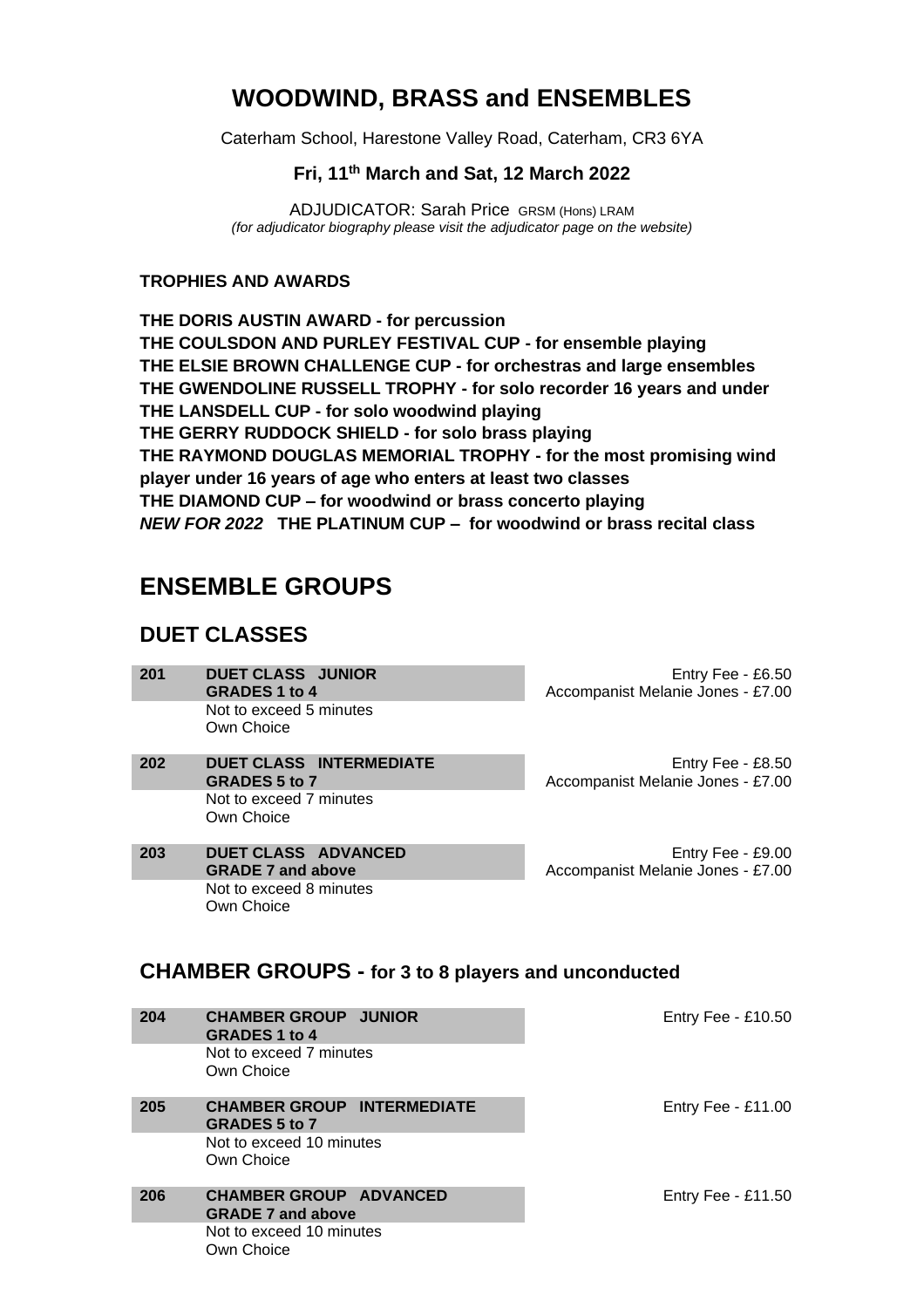## **RECORDER GROUPS – any sized group**

| 207                                                 | <b>SCHOOL RECORDER GROUP</b>                                                             |  | Entry Fee - £12.50 |
|-----------------------------------------------------|------------------------------------------------------------------------------------------|--|--------------------|
|                                                     | Not to exceed 7 minutes<br>Own Choice                                                    |  |                    |
| 208                                                 | <b>RECORDER GROUP</b><br>Any age                                                         |  | Entry Fee - £12.50 |
|                                                     | Not to exceed 7 minutes<br>Own Choice                                                    |  |                    |
|                                                     | <b>ENSEMBLES</b> - for more than 8 players                                               |  |                    |
| 209                                                 | <b>ENSEMBLE OPEN</b><br><b>ANY GRADE</b>                                                 |  | Entry Fee - £14.50 |
|                                                     | Not to exceed 7 minutes<br>Own Choice                                                    |  |                    |
| 210                                                 | <b>ENSEMBLE JUNIOR</b><br><b>GRADES 1 to 4</b>                                           |  | Entry Fee - £13.50 |
|                                                     | Not to exceed 7 minutes<br>Own Choice                                                    |  |                    |
| 211                                                 | <b>ENSEMBLE INTERMEDIATE</b><br><b>GRADES 5 to 7</b>                                     |  | Entry Fee - £14.50 |
|                                                     | Not to exceed 10 minutes<br>Own Choice                                                   |  |                    |
| 212                                                 | <b>ENSEMBLE ADVANCED</b><br><b>GRADE 7 and above</b>                                     |  | Entry Fee - £14.50 |
|                                                     | Not to exceed 10 minutes<br>Own Choice                                                   |  |                    |
| 213                                                 | <b>ENSEMBLE OPEN PERCUSSION</b><br>Can include tuned percussion or hand bells<br>Any age |  | Entry Fee - £14.00 |
|                                                     | Not to exceed 7 minutes<br>Own Choice                                                    |  |                    |
| <b>SOLO CLASSES</b><br><b>WOODWIND AND RECORDER</b> |                                                                                          |  |                    |

## **Classes 214 – 218 RECORDER CLASSES**

| 214 | <b>SOLO RECORDER</b><br><b>Pre GRADE 1</b> |
|-----|--------------------------------------------|
|     | Not to exceed 3 minutes<br>Own Choice      |
| 215 | <b>SOLO RECORDER</b>                       |

#### **GRADES 1 and 2** Not to exceed 3 minutes Own Choice

**216 SOLO RECORDER GRADE 3 and 4** Not to exceed 4 minutes Own Choice

Entry Fee - £5.50 Accompanist Melanie Jones - £7.00

Entry Fee - £6.50 Accompanist Melanie Jones - £7.00

Entry Fee - £6.50 Accompanist Melanie Jones - £7.00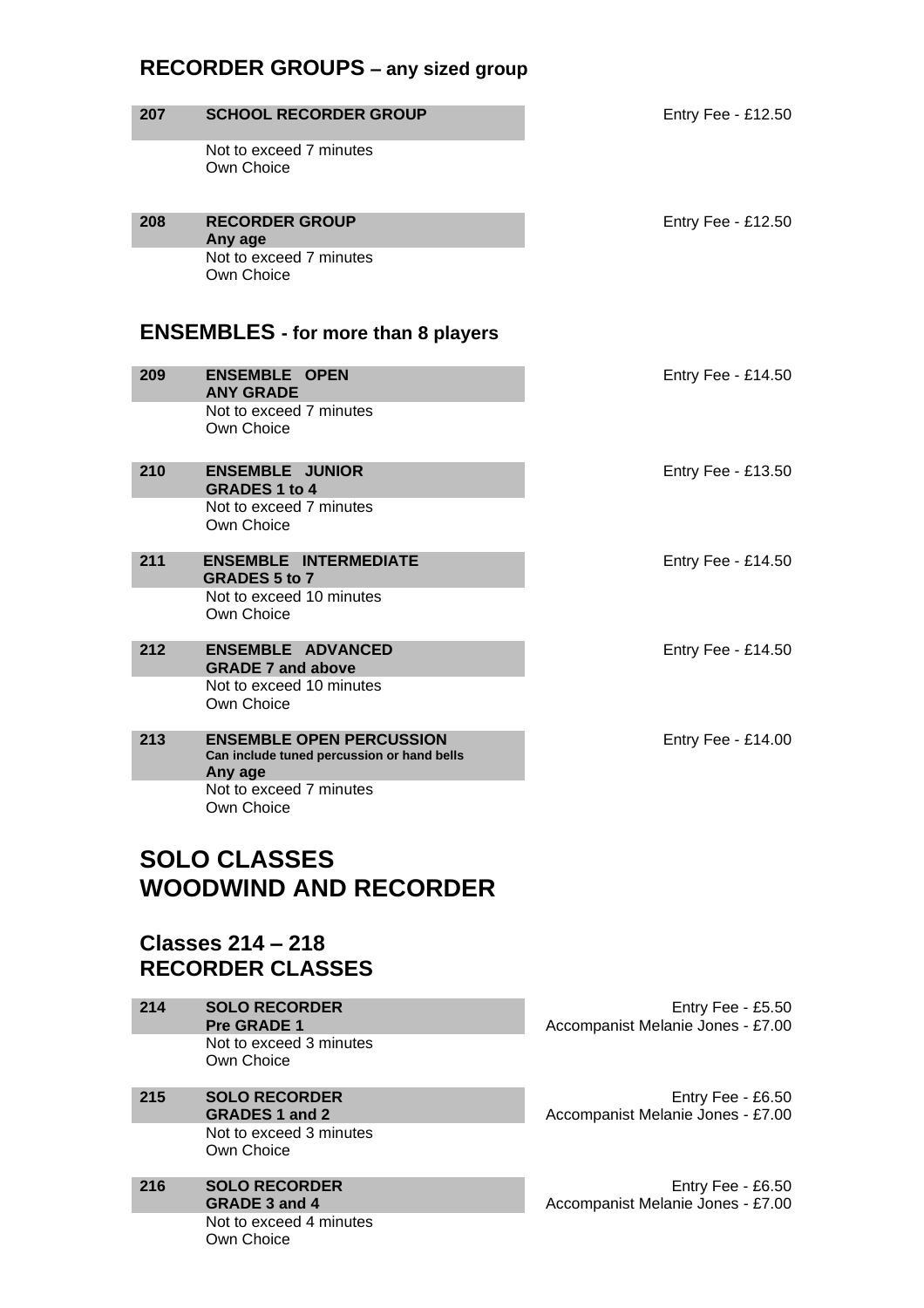**217 SOLO RECORDER GRADES 5 and 6** Not to exceed 5 minutes Own Choice

**218 SOLO RECORDER GRADES 7 and 8** Not to exceed 6 minutes Own Choice

Entry Fee - £6.50 Accompanist Melanie Jones - £7.00

Entry Fee - £6.50 Accompanist Melanie Jones - £7.00

## **Classes 219 - 223 ALL WOODWIND INSTRUMENTS (excluding recorder)**

| 219 | <b>SOLO WOODWIND</b><br>(EXCEPT RECORDER) Pre GRADE 1<br>Not to exceed 3 minutes<br>Own Choice    | Entry Fee - $£5.50$<br>Accompanist Melanie Jones - £7.00 |
|-----|---------------------------------------------------------------------------------------------------|----------------------------------------------------------|
| 220 | <b>SOLO WOODWIND</b><br>(EXCEPT RECORDER) GRADES 1 and 2<br>Not to exceed 4 minutes<br>Own Choice | Entry Fee - £6.50<br>Accompanist Melanie Jones - £7.00   |
| 221 | <b>SOLO WOODWIND</b><br>(EXCEPT RECORDER) GRADES 3 and 4<br>Not to exceed 5 minutes<br>Own Choice | Entry Fee - $£6.50$<br>Accompanist Melanie Jones - £7.00 |
| 222 | <b>SOLO WOODWIND</b><br>(EXCEPT RECORDER) GRADES 5 and 6<br>Not to exceed 5 minutes<br>Own Choice | Entry Fee - $£6.50$<br>Accompanist Melanie Jones - £7.00 |
| 223 | <b>SOLO WOODWIND</b><br>(EXCEPT RECORDER) GRADES 7 and 8<br>Not to exceed 6 minutes<br>Own Choice | Entry Fee - £7.50<br>Accompanist Melanie Jones - £7.00   |

### **Classes 224 - 229 ALL WOODWIND AND BRASS INSTRUMENTS (including recorder)**

| 224 | <b>SONATA CLASS</b><br>$(INCLUDING RECORDER)$ 12 years and under<br>Not to exceed 4 minutes<br>Own Choice    | Entry Fee - $£5.50$<br>Accompanist Melanie Jones - £7.00 |
|-----|--------------------------------------------------------------------------------------------------------------|----------------------------------------------------------|
| 225 | <b>SONATA CLASS</b><br>(INCLUDING RECORDER) 13 years and over<br>Not to exceed 4 minutes<br>Own Choice       | Entry Fee - £7.50<br>Accompanist Melanie Jones - £7.00   |
| 226 | <b>UNACCOMPANIED CLASS</b><br>(INCLUDING RECORDER) Any age<br>Not to exceed 5 minutes<br>Own Choice          | Entry Fee - $£6.50$                                      |
| 227 | <b>SOLO INSTRUMENTAL</b><br>(INCLUDING RECORDER) 12 years and under<br>Not to exceed 4 minutes<br>Own Choice | Entry Fee - £6.50<br>Accompanist Melanie Jones - £7.00   |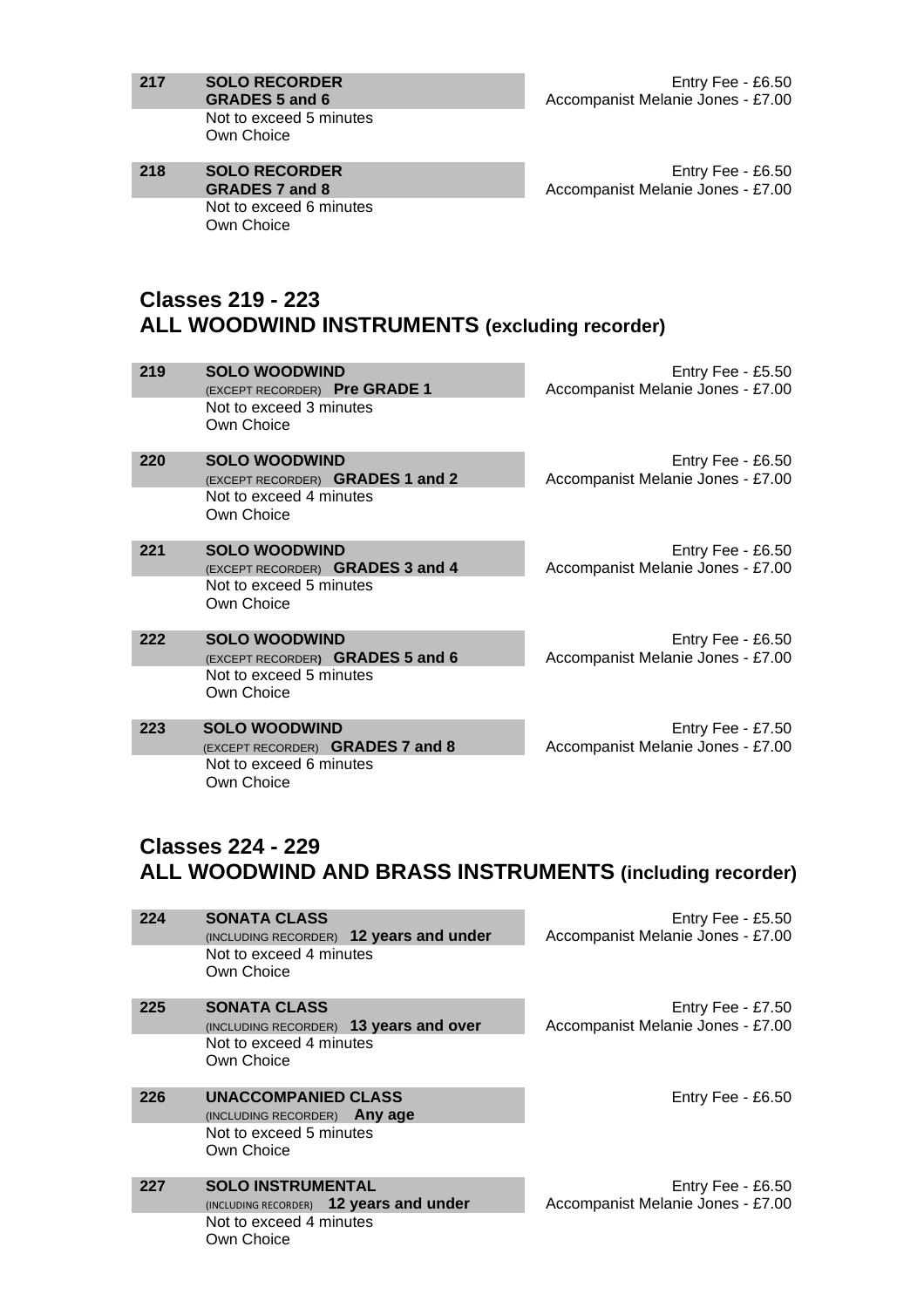| 228          | <b>SOLO INSTRUMENTAL</b><br>(INCLUDING RECORDER) 16 years and under<br>Not to exceed 5 minutes<br>Own Choice                       | Entry Fee - £6.50<br>Accompanist Melanie Jones - £7.00 |
|--------------|------------------------------------------------------------------------------------------------------------------------------------|--------------------------------------------------------|
| 229          | <b>SOLO INSTRUMENTAL</b><br>(INCLUDING RECORDER) 17 years and over<br>Not to exceed 5 minutes<br>Own Choice<br><b>SOLO CLASSES</b> | Entry Fee - £6.50<br>Accompanist Melanie Jones - £7.00 |
| <b>BRASS</b> |                                                                                                                                    |                                                        |
| 230          | <b>SOLO BRASS</b><br>Pre GRADE 1                                                                                                   | Entry Fee - £5.50<br>Accompanist Melanie Jones - £7.00 |
|              | Not to exceed 3 minutes<br>Own Choice                                                                                              |                                                        |
| 231          | <b>SOLO BRASS</b><br><b>GRADES 1 and 2</b><br>Not to exceed 4 minutes<br>Own Choice                                                | Entry Fee - £6.50<br>Accompanist Melanie Jones - £7.00 |
| 232          | <b>SOLO BRASS</b><br><b>GRADES 3 and 4</b>                                                                                         | Entry Fee - £6.50<br>Accompanist Melanie Jones - £7.00 |
|              | Not to exceed 5 minutes<br>Own Choice                                                                                              |                                                        |
| 233          | <b>SOLO BRASS</b><br><b>GRADES 5 and 6</b>                                                                                         | Entry Fee - £6.50<br>Accompanist Melanie Jones - £7.00 |
|              | Not to exceed 5 minutes<br>Own Choice                                                                                              |                                                        |
| 234          | <b>SOLO BRASS</b><br><b>GRADES 7 and 8</b>                                                                                         | Entry Fee - £7.50<br>Accompanist Melanie Jones - £7.00 |
|              | Not to exceed 6 minutes<br>Own Choice                                                                                              |                                                        |

## **RECITAL CLASSES WOODWIND (including recorder) AND BRASS**

### *NEW AWARD FOR 2022* **THE PLATINUM CUP for woodwind/brass recital**

| -235 | <b>RECITAL CLASS INTERMEDIATE</b><br><b>Approximately GRADE 5 to 7</b> |
|------|------------------------------------------------------------------------|
|      | Not to exceed 10 minutes<br>Two pieces                                 |

| 236 | <b>RECITAL CLASS ADVANCED</b><br><b>GRADE 8 and Diploma levels</b> | Acco |
|-----|--------------------------------------------------------------------|------|
|     | Not to exceed 20 minutes                                           |      |
|     | Two or three pieces of contrasting styles and periods              |      |

Entry Fee - £10.50 Accompanist Melanie Jones - £8.00

Entry Fee - £13.50 ompanist Melanie Jones - £9.00